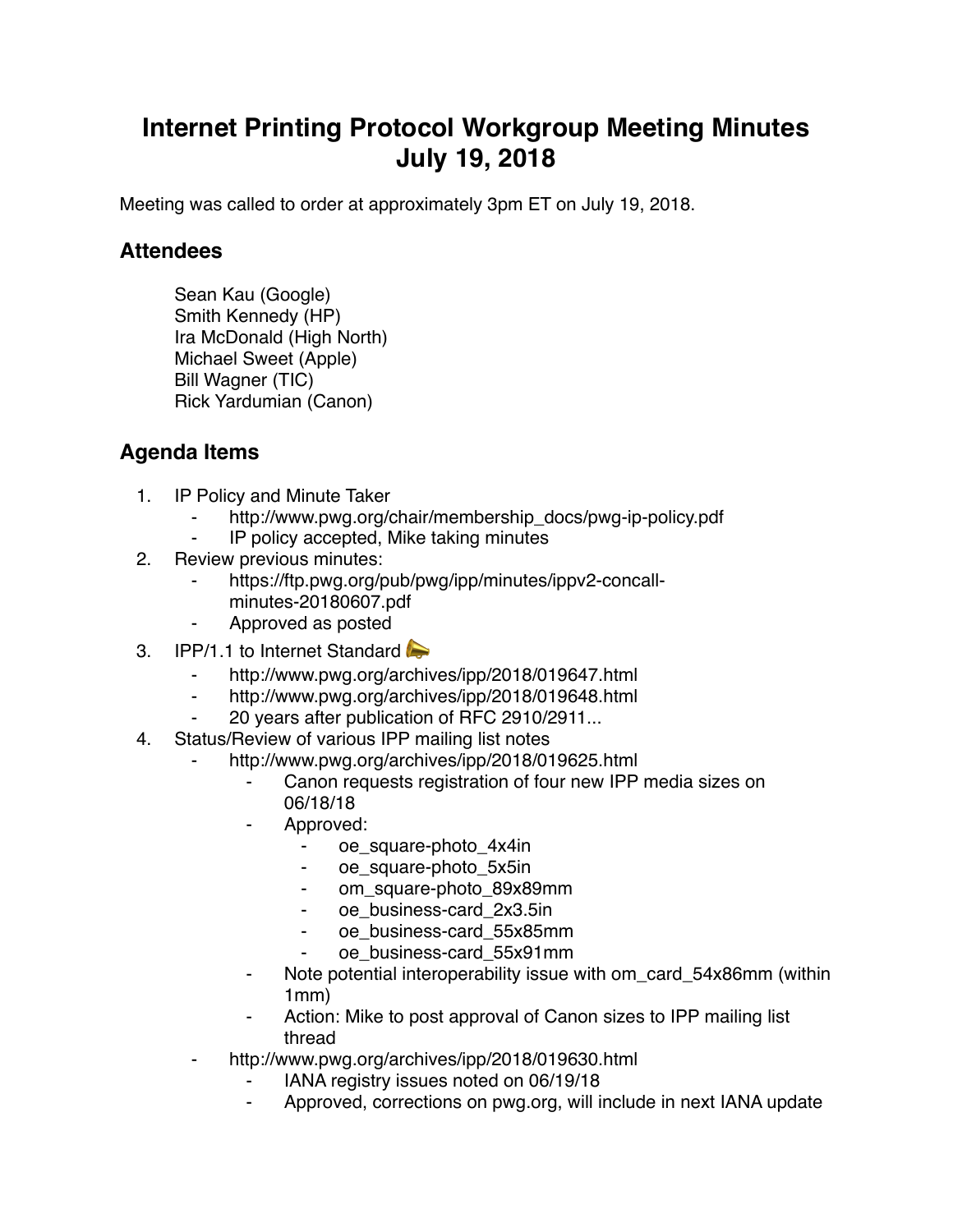- http://www.pwg.org/archives/ipp/2018/019634.html
	- Registration: Obsolete access-x509-certificate member attributes on 06/20/18
	- Approved, to be included in the next IANA update
- http://www.pwg.org/archives/ipp/2018/019651.html
	- Review/update PWG 5100.7: Standard for IPP: Job Extensions on 06/26/18
	- Obsolete "job-xxx" attributes
	- What to do about ipp-attribute-fidelity and job-mandatory-attributes - should not be exposed in this way
	- Defer remaining discussion to F2F
	- ⁃ General consensus is to either obsolete this specification or do an errata that obsoletes certain parts
	- ⁃ Action: Mike to assemble a list of specifications that reference PWG 5100.7
- ⁃ http://www.pwg.org/archives/ipp/2018/019653.html
	- Editorial Errata Reported: RFC3996 on 06/28/18
- ⁃ http://www.pwg.org/archives/ipp/2018/019652.html
	- Technical Errata Reported: RFC3996 on 06/28/18
- ⁃ http://www.pwg.org/archives/ipp/2018/019664.html
	- RFC 8011 Erratum: "referenced-uri-scheme-supported" on 07/17/18
	- ⁃ Smith has submitted an errata report through the RFC editor page
- 5. Status of Open Printing WG GSoC 2018 (Ira)
	- https://ftp.pwg.org/pub/pwg/liaison/openprinting/presentations/ TheLinuxFoundationGSoC-2018.pdf
	- ⁃ Good progress on all projects good questions are all getting resolved
	- ⁃ DONE 14 May GSoC coding begins
	- ⁃ DONE 11-15 June GSoc Phase 1 evaluations by Mentors and Students
	- ⁃ DONE 9-13 July GSoc Phase 2 evaluations by Mentors and Students
	- ⁃ 6-14 August GSoC final week
	- ⁃ 14-21 August Mentors submit final Student evaluations
	- 22 August GSoC announces final results
- 6. Status of AMSC and ISO liaisons w/ PWG (Paul)
	- https://ftp.pwg.org/pub/pwg/general/sc/pwg-sc-call-minutes-20180702.htm
	- See PWG SC minutes from 2 July 2018
- 7. Status of Safe G-Code (Mike)
	- ⁃ https://ftp.pwg.org/pub/pwg/ipp/wd/wd-pwgsafegcode10-20180704-rev.pdf
	- ⁃ http://www.pwg.org/archives/ipp/2018/019661.html
	- ⁃ Prototype draft IPP WG review on 7 June 2018
	- Schedule IPP WG Last Call Q4 2018
- 8. Status of IPP 3D Printing Extensions v1.1 (Mike)
	- ⁃ https://ftp.pwg.org/pub/pwg/ipp/wd/wd-ipp3d11-20180704-rev.pdf
	- ⁃ http://www.pwg.org/archives/ipp/2018/019660.html
	- ⁃ Prototype draft IPP WG review on 7 June 2018
	- Schedule PWG Last Call Q4 2018
- 9. Status of How to Print Using the IPP (Mike)
	- https://ftp.pwg.org/pub/pwg/ipp/wd/wd-ippguide-20180430.html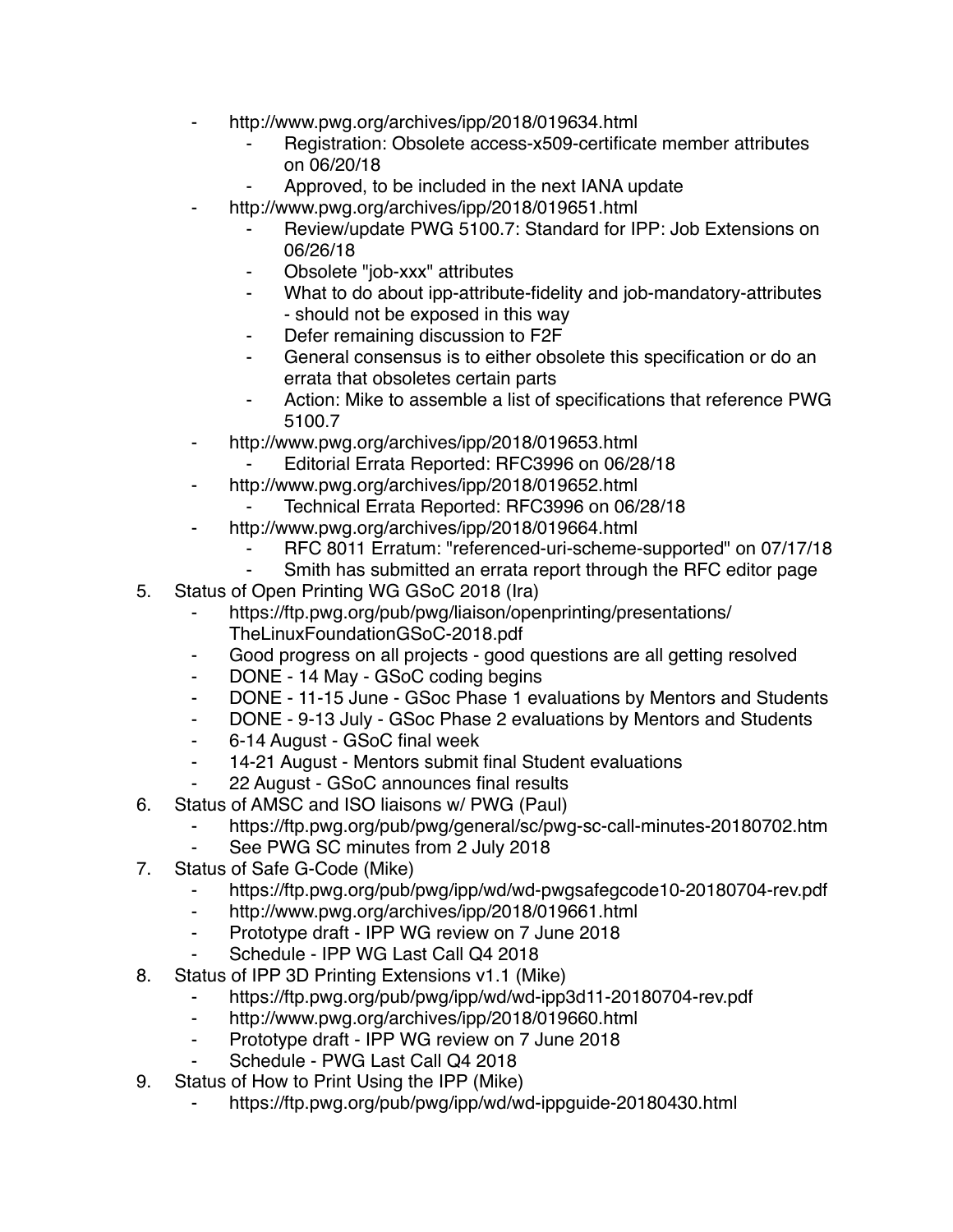- ⁃ https://github.com/istopwg/pwg-books
- ⁃ IPP WG review during PWG F2F May 2018
- ⁃ Current HTML draft available in Github repository
- Schedule TBD
- 10. Status of IPP HTTP Authentication white paper (Smith)
	- https://ftp.pwg.org/pub/pwg/ipp/whitepaper/tb-ippauth-20180629.pdf
	- ⁃ Interim draft Last IPP WG review during PWG F2F May 2018
	- Schedule TBD
- 11. Status of IPP Encrypted Jobs and Documents (Mike)
	- ⁃ https://ftp.pwg.org/pub/pwg/ipp/wd/wd-ipptrustnoone10-20180328-rev.pdf
	- ⁃ http://www.pwg.org/archives/ipp/2018/019613.html
	- ⁃ https://lists.gnupg.org/pipermail/gnupg-users/2018-May/060315.html
	- ⁃ Interim draft IPP WG review during PWG F2F May 2018
	- ⁃ Good news PGP-based path forward on 06/04/18!
	- Schedule Mike to work on updated draft w/ just PGP this fall
- 12. Status/Review of IPP System Service (Ira/Mike)
	- https://ftp.pwg.org/pub/pwg/ipp/wd/wd-ippsystem10-20180701-rev.pdf
	- http://www.pwg.org/archives/ipp/2018/019657.html
	- ⁃ https://github.com/istopwg/ippsample/projects/1
	- ⁃ Prototype draft IPP WG review during PWG F2F May 2018
	- ⁃ Prototyping tasks being tracked as a Github project
	- Schedule prototype in "ippserver" Stable draft in Q3/Q4 2018
- 13. Review of IPP Reprint Password (Smith)
	- https://ftp.pwg.org/pub/pwg/ipp/wd/wd-ippreprintpwd-20180620-rev.pdf
	- ⁃ http://www.pwg.org/archives/ipp/2018/019631.html
	- ⁃ Stable draft IPP WG review during PWG F2F May 2018
	- ⁃ PWG process check shouldn't this have been a Prototype draft?
		- Yes, use "prototype" for registrations that are ready, "stable" for last call
	- Section 1:
		- Line 140: Fix first sentence ("the IPP ATTRIBUTES defined to support ..."?)
	- Section 3:
		- ⁃ Rewrite trailing sentence on line 172 (no quotes around "processes"?)
		- Figure 1:
			- ⁃ 1. Drop "specifying 'save-only'
			- ⁃ 2. Job is processed and saved to storage
			- 3. Job 1 Copied from Storage for Reprint as Job 2 (note that the User is requesting reprint from console)
			- ⁃ Job 1' should be Job 2
			- ⁃ Maybe have a separate processing diamond for Job 2 (since the job is printed) and don't loop
		- Lines 173-179: Present tense, drop second sentence ("Since it is an operation..."), merge paragraphs, maybe reword things a little.
	- Section 5.1:
		- Split out Fetch-Job requirements Printers that conform to IPP